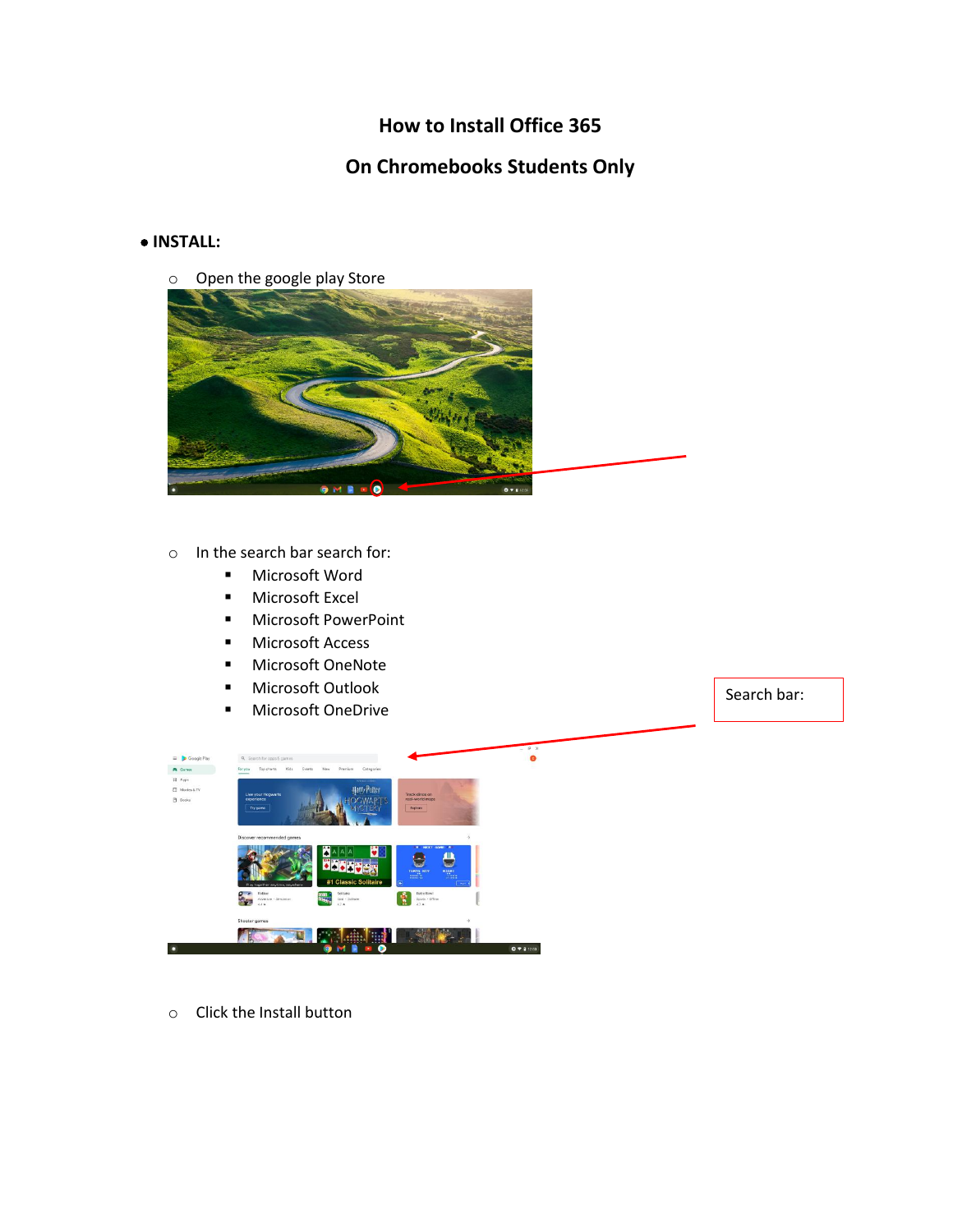

#### After installing

- o Open one of the software (Word, PowerPoint, Excel, etc.)
- o Sign into your account with your student email account
- o Password: Use the same password you use to log into Blackboard, MyBC3 e-mail and MyBC3 Portal.

| Word                          | New                                    |                           |                                  |                                                    |                                                  | senin e          |  |
|-------------------------------|----------------------------------------|---------------------------|----------------------------------|----------------------------------------------------|--------------------------------------------------|------------------|--|
| Recent                        | Create in<br>This device > Documents - |                           |                                  |                                                    |                                                  |                  |  |
|                               |                                        | $\odot$<br>Take a<br>tour | $ -$                             |                                                    | - 11                                             |                  |  |
|                               | Blank document                         | Welcome to Word           | Take Notes                       | Make a List                                        | Write a Journal                                  |                  |  |
| You have no recent documents. | <b>Trees</b>                           |                           |                                  | For Sale!<br>Applications<br>Free                  | TITLE                                            |                  |  |
|                               | Create an Outline                      | Newsletter                | Brochure                         | Fire:                                              | Paper with Cover and TOC                         |                  |  |
|                               | ÷                                      |                           | $\widetilde{\Xi}$                | <b>Heading 1</b><br><b>Scripture</b> 25<br>"Quite" | <b>TITLE</b><br>SUBTITLE<br>$rac{m}{m \times m}$ |                  |  |
| Phone other documents         | Textilen Texture                       | <b>O</b>                  | $\bullet$<br>м<br>R<br>$\bullet$ | <b>STANDAR</b><br>$\bullet$                        |                                                  | $\bullet$ + 1.53 |  |
|                               |                                        |                           |                                  |                                                    |                                                  |                  |  |
| Sign in                       |                                        |                           |                                  |                                                    |                                                  |                  |  |
| aj3z8@my.bc3.edu              |                                        |                           |                                  |                                                    |                                                  |                  |  |
| No account? Create one!       |                                        |                           |                                  |                                                    |                                                  |                  |  |
|                               |                                        |                           |                                  |                                                    |                                                  |                  |  |
|                               |                                        |                           |                                  |                                                    |                                                  |                  |  |

### ELIGIBILTY:

You must be an active full-time or part-time student at BC3 and:

- Have a school-specific e-mail address provided by the school that can receive external e-mail.
- Be of legal age to sign up for an online offer individually (13 years old).
- Have Internet access.